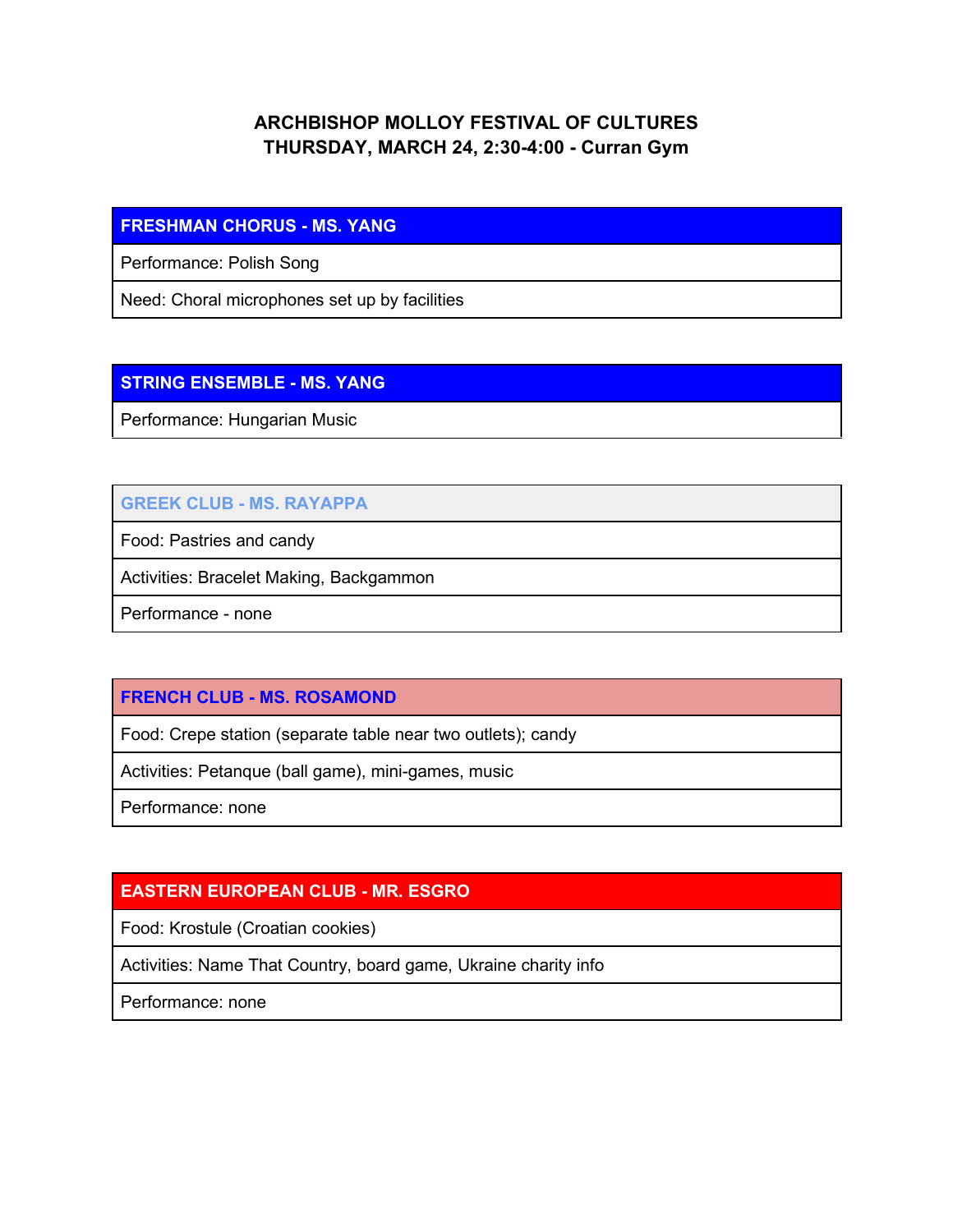# **AFRO-CARIBBEAN CLUB - MR. TURENNE**

Food: Rice and peas, Haitian patties

Activities: Trifold display, carnival costumes, soca music at table

Performance: none

#### **AMERICAN SIGN LANGUAGE CLUB - DANA MCMENAMIN/HENRY VENTURA**

Food: "I Love You" cookies

Activities: ASL alphabet flyer, Guess the Sign

Performance: Poem or song in ASL with music

### **INDIAN CLUB - MS. DENOTO**

Food: desserts, finger food, mango lassi

Activities: Henna, Hindu altar, trifold w/maps, music at table

Performance: none

# **ASIAN CLUB - MS. HASLBAUER**

Food: Fortune cookies, lumpia, rice balls, mochi, milkies

Activities: Origami cranes, kendama, chopstick challenge, ddakji game (needs space), music

Performance: none

# **SPANISH CLUB - MR. LITTLE**

Food: Candies

Activities: Posters, colorful flags, lotería, coloring, artesanía, bracelets, alegrifes, music

Performance: Bachata y merengue